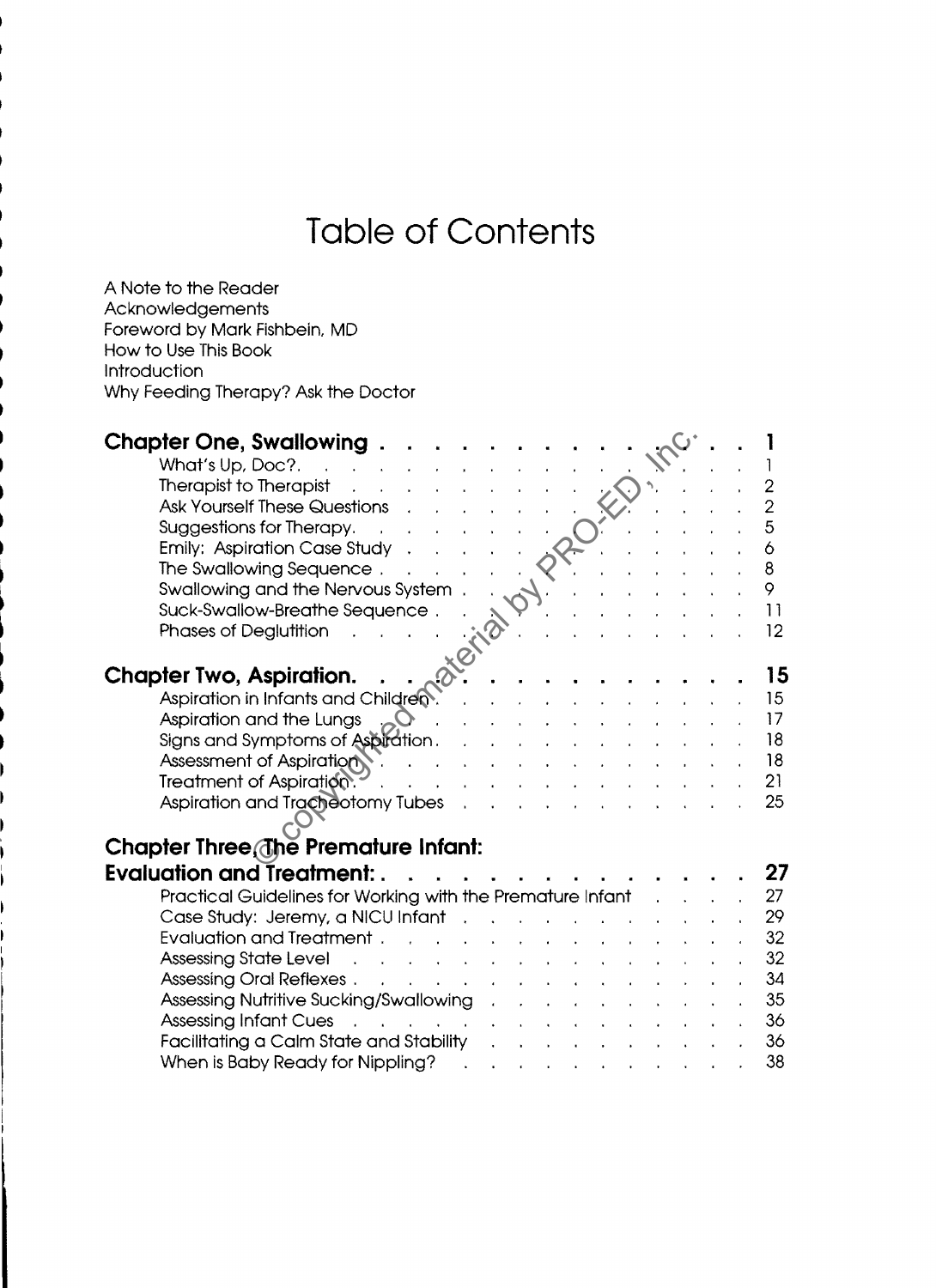| <b>Chapter Four, The Premature Infant:</b>                                                                                                                                                                                                                                                                                                                            |           |  |  |  |  |          |
|-----------------------------------------------------------------------------------------------------------------------------------------------------------------------------------------------------------------------------------------------------------------------------------------------------------------------------------------------------------------------|-----------|--|--|--|--|----------|
| <b>Medical Reference Guide:.</b>                                                                                                                                                                                                                                                                                                                                      |           |  |  |  |  | 41       |
| Prematurity and the Risk Factors<br>$\mathbf{r} = \mathbf{r} + \mathbf{r} + \mathbf{r} + \mathbf{r} + \mathbf{r}$                                                                                                                                                                                                                                                     |           |  |  |  |  | 41       |
| Antenatal Steroid Therapies for the Mother.                                                                                                                                                                                                                                                                                                                           |           |  |  |  |  | 42       |
| Complications of Pregnancy and Delivery .                                                                                                                                                                                                                                                                                                                             |           |  |  |  |  | 43       |
| Abruptio Placentae.<br>and the second control of the second                                                                                                                                                                                                                                                                                                           |           |  |  |  |  | 43       |
| Antepartum Conditions.<br>$\mathbf{r} = \mathbf{r} - \mathbf{r}$ , where $\mathbf{r} = \mathbf{r} - \mathbf{r}$                                                                                                                                                                                                                                                       |           |  |  |  |  | 44       |
| Apnea of Prematurity<br>$\mathcal{L}(\mathbf{r}) = \mathcal{L}(\mathbf{r})$ . The contract of the contract of the contract of the contract of the contract of the contract of the contract of the contract of the contract of the contract of the contract of the contract of                                                                                         |           |  |  |  |  | 45       |
| Bronchopulmonary Dysplasia                                                                                                                                                                                                                                                                                                                                            |           |  |  |  |  | 45       |
| Congenital Diaphragmatic Hernia                                                                                                                                                                                                                                                                                                                                       |           |  |  |  |  | 46       |
| Disseminated Intravascular Coagulation (DIC).                                                                                                                                                                                                                                                                                                                         |           |  |  |  |  | 47       |
| HELLP Syndrome.<br>and the company of the company of the company of the company of the company of the company of the company of the company of the company of the company of the company of the company of the company of the company of the comp                                                                                                                     |           |  |  |  |  | 48       |
| <b>Hematocrit Level</b>                                                                                                                                                                                                                                                                                                                                               |           |  |  |  |  | 48       |
| Hyperbilirubinemia.                                                                                                                                                                                                                                                                                                                                                   |           |  |  |  |  | 49       |
| Intracerebellar Hemorrhage No. 2010 No. 10 No. 10 No. 10 No. 10 No. 10 No. 10 No. 10 No. 10 No. 10 No. 10 No. 1                                                                                                                                                                                                                                                       |           |  |  |  |  | 49       |
| Intracranial Hemorrhage<br><b>Carl Carl Carl</b>                                                                                                                                                                                                                                                                                                                      |           |  |  |  |  | 50       |
| Meconium Aspiration Syndrome (MAS) .                                                                                                                                                                                                                                                                                                                                  |           |  |  |  |  | 50       |
| Meningitis.<br>and a straightful contract and a straight                                                                                                                                                                                                                                                                                                              |           |  |  |  |  | 51       |
|                                                                                                                                                                                                                                                                                                                                                                       |           |  |  |  |  | 51       |
| Periventricular and Intraventricular Hemorrhage (VH).                                                                                                                                                                                                                                                                                                                 |           |  |  |  |  | 52       |
| Periventricular Leukomalacia.                                                                                                                                                                                                                                                                                                                                         |           |  |  |  |  | 53       |
| Persistent Pulmonary Hypertension of the Newborn (PPHN)                                                                                                                                                                                                                                                                                                               |           |  |  |  |  | 54       |
| Placenta Previa .<br>$\mathbf{r}$ , $\mathbf{r}$ , $\mathbf{r}$ , $\mathbf{r}$ , $\mathbf{r}$ , $\mathbf{r}$                                                                                                                                                                                                                                                          |           |  |  |  |  | 54       |
| Pneumonia<br><b><i>Contract Contract Artists Artists Artists Artists Artists Artists Artists Artists Artists Artists Artists Artists Artists Artists Artists Artists Artists Artists Artists Artists Artists Artists Artists Artists Artists Ar</i></b>                                                                                                               |           |  |  |  |  | 55<br>56 |
| $\sim$<br>Polycythemia<br>Polyhydraminos.<br>$\cdots$ $\cdots$ $\alpha$                                                                                                                                                                                                                                                                                               |           |  |  |  |  | 56       |
| Premature Rupture of the Membranes (PROM).                                                                                                                                                                                                                                                                                                                            |           |  |  |  |  | 56       |
| Respiratory Distress Syndrome (RDS), or Hyaline Membrane Disease.                                                                                                                                                                                                                                                                                                     |           |  |  |  |  | 56       |
| Retinopathy of Prematurity                                                                                                                                                                                                                                                                                                                                            |           |  |  |  |  | 57       |
| Sepsis.                                                                                                                                                                                                                                                                                                                                                               |           |  |  |  |  | 58       |
| Subarchnoid Hemorrhage.                                                                                                                                                                                                                                                                                                                                               |           |  |  |  |  | 58       |
| Thrombocytopenia                                                                                                                                                                                                                                                                                                                                                      |           |  |  |  |  | 58       |
| <b>Umbilical Cord Prolapse</b>                                                                                                                                                                                                                                                                                                                                        |           |  |  |  |  | 58       |
| Medications.                                                                                                                                                                                                                                                                                                                                                          |           |  |  |  |  | 59       |
|                                                                                                                                                                                                                                                                                                                                                                       |           |  |  |  |  |          |
| Chapter Five, Evaluation and Treatment of the Newborn:                                                                                                                                                                                                                                                                                                                |           |  |  |  |  |          |
|                                                                                                                                                                                                                                                                                                                                                                       |           |  |  |  |  | 62       |
| <b>Typical Oral-Motor Development of the Term Infant</b>                                                                                                                                                                                                                                                                                                              |           |  |  |  |  |          |
| Oral Reflexes.<br>and the contract of the contract of the contract of the contract of the contract of the contract of the contract of the contract of the contract of the contract of the contract of the contract of the contract of the contra<br>$\mathbf{r}$                                                                                                      |           |  |  |  |  | 62<br>65 |
| Feeding Skills by Age and Volume Per Feeding.<br>A Word about Juice,                                                                                                                                                                                                                                                                                                  |           |  |  |  |  | 71       |
| <b>Bottle Feeding Guidelines</b> .                                                                                                                                                                                                                                                                                                                                    |           |  |  |  |  | 72       |
| $\mathbf{r} = \mathbf{r} + \mathbf{r} + \mathbf{r}$<br>Infant Formula Guide                                                                                                                                                                                                                                                                                           | $\sim 10$ |  |  |  |  | 72       |
| the contract of the contract of the contract of the contract of the contract of the contract of the contract of<br>Introduction of Semi-Solids and Solid Foods.                                                                                                                                                                                                       |           |  |  |  |  | 74       |
| Spoon Feeding Guidelines                                                                                                                                                                                                                                                                                                                                              |           |  |  |  |  | 75       |
| Cup Drinking.                                                                                                                                                                                                                                                                                                                                                         |           |  |  |  |  | 75       |
| the contract of the contract of the contract of the contract of the contract of the contract of the contract of<br>Infant Appetite.<br>and a strong control of the state of the state of the state of the state of the state of the state of the state of the state of the state of the state of the state of the state of the state of the state of the state of the |           |  |  |  |  | 76       |
|                                                                                                                                                                                                                                                                                                                                                                       |           |  |  |  |  |          |

 $\frac{1}{2}$ 

 $\begin{aligned} \frac{1}{\sqrt{2\pi}}\frac{1}{\sqrt{2\pi}}\frac{1}{\sqrt{2\pi}}\frac{1}{\sqrt{2\pi}}\frac{1}{\sqrt{2\pi}}\frac{1}{\sqrt{2\pi}}\frac{1}{\sqrt{2\pi}}\frac{1}{\sqrt{2\pi}}\frac{1}{\sqrt{2\pi}}\frac{1}{\sqrt{2\pi}}\frac{1}{\sqrt{2\pi}}\frac{1}{\sqrt{2\pi}}\frac{1}{\sqrt{2\pi}}\frac{1}{\sqrt{2\pi}}\frac{1}{\sqrt{2\pi}}\frac{1}{\sqrt{2\pi}}\frac{1}{\sqrt{2\pi}}\frac{1}{\sqrt{2\pi$ 

 $\label{eq:2} \frac{1}{\sqrt{2}}\int_0^1\frac{1}{\sqrt{2}}\left(\frac{1}{\sqrt{2}}\right)^2\frac{1}{2}d\mu$ 

 $\hat{\mathcal{S}}$ 

 $\begin{array}{c} \mathbf{y} \\ \mathbf{y} \\ \mathbf{y} \end{array}$ 

 $\frac{1}{2}$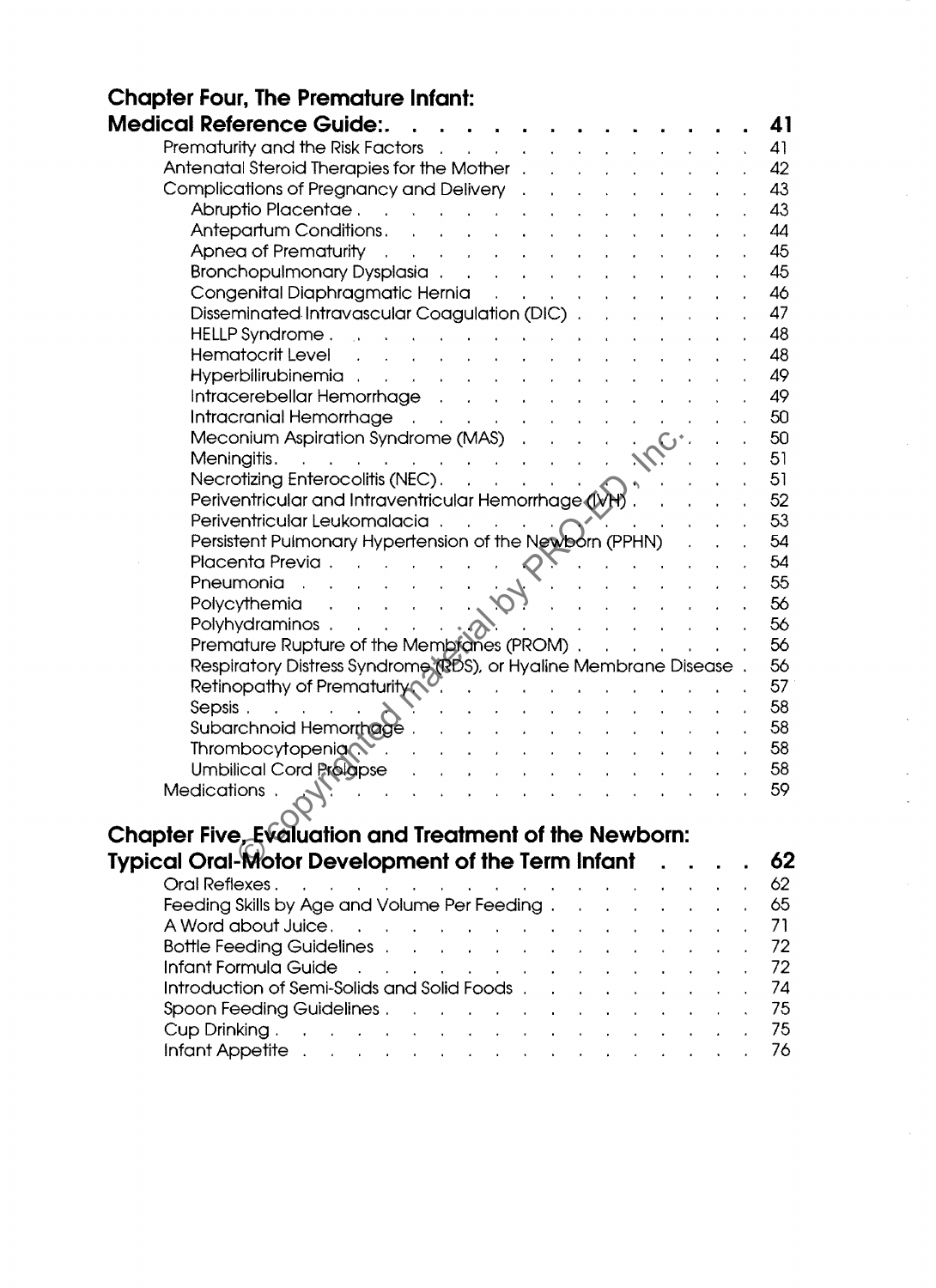| <b>Chapter Six, Breastfeeding</b>                                                                                                                                                                                                                                                                                                               |                                |  |                                   |  | 77         |
|-------------------------------------------------------------------------------------------------------------------------------------------------------------------------------------------------------------------------------------------------------------------------------------------------------------------------------------------------|--------------------------------|--|-----------------------------------|--|------------|
| Therapist Chat research and the contract of the contract of the contract of the contract of the contract of the                                                                                                                                                                                                                                 |                                |  |                                   |  | 77         |
| Case Example: Grace                                                                                                                                                                                                                                                                                                                             |                                |  |                                   |  | 77         |
| Nipple Confusion: Fact or Fiction?                                                                                                                                                                                                                                                                                                              |                                |  |                                   |  | 81         |
| Breastmilk.<br><u>.</u><br>The contract of the contract of the contract of the contract of the contract of the contract of the contract of                                                                                                                                                                                                      |                                |  |                                   |  | 82         |
| The Mechanics of Breastfeeding with the contract of the Mechanics of Breastfeeding with the contract of the contract of the Mechanics of the Mechanics of the contract of the Mechanics of the Mechanics of the Mechanics of t                                                                                                                  |                                |  |                                   |  | 83         |
| Advantages of Breastfeeding                                                                                                                                                                                                                                                                                                                     |                                |  |                                   |  | 83         |
| Advantages to the Mother. A contact the contact of the Mother.                                                                                                                                                                                                                                                                                  |                                |  |                                   |  | 83         |
| Breastfeeding Trends                                                                                                                                                                                                                                                                                                                            |                                |  |                                   |  | 83         |
| Complications                                                                                                                                                                                                                                                                                                                                   |                                |  |                                   |  | 84         |
| Breastfeeding the Special Needs Infant                                                                                                                                                                                                                                                                                                          |                                |  |                                   |  | 84         |
|                                                                                                                                                                                                                                                                                                                                                 |                                |  |                                   |  | 85         |
| Recommendations for the Mother of a Premature Infant.                                                                                                                                                                                                                                                                                           |                                |  |                                   |  |            |
| Kangaroo Care                                                                                                                                                                                                                                                                                                                                   |                                |  |                                   |  | 86         |
| Pacifiers research and the set of the set of the set of the set of the set of the set of the set of the set of                                                                                                                                                                                                                                  |                                |  |                                   |  | 86         |
|                                                                                                                                                                                                                                                                                                                                                 |                                |  |                                   |  |            |
| Chapter Seven, Treatment Programs                                                                                                                                                                                                                                                                                                               |                                |  |                                   |  | 87         |
| Chat Time: Specific Infant Treatment Strategies.                                                                                                                                                                                                                                                                                                |                                |  | $\cdot \cdot \cdot \cdot$ . $C^*$ |  | 87         |
| Nipple Choice <b>Acceleration of the Choice</b> and Acceleration of the Marian Choice of the Marian Choice of the Marian Choice of the Marian Choice of the Marian Choice of the Marian Choice of the Marian Choice of the Marian C                                                                                                             |                                |  |                                   |  | 88         |
| Endurance Problems<br>Endurance Problems                                                                                                                                                                                                                                                                                                        |                                |  |                                   |  | 88         |
| Poor Suck $\cdots$ $\cdots$ $\cdots$                                                                                                                                                                                                                                                                                                            |                                |  |                                   |  | 89         |
| Poor Coordination of the Suck-Swallow-Breathe Sequence                                                                                                                                                                                                                                                                                          |                                |  |                                   |  | 90         |
| Oral-Facial Hypersensitivity/Early Feeding Aversion                                                                                                                                                                                                                                                                                             |                                |  |                                   |  | 91         |
| Oral-Motor Therapy is More than the Nuk Brush $\mathcal{N}$ .                                                                                                                                                                                                                                                                                   |                                |  |                                   |  | 92         |
| Drooling Management $\ldots$ $\ldots$ $\ldots$                                                                                                                                                                                                                                                                                                  |                                |  |                                   |  | 94         |
|                                                                                                                                                                                                                                                                                                                                                 |                                |  |                                   |  |            |
|                                                                                                                                                                                                                                                                                                                                                 |                                |  |                                   |  |            |
|                                                                                                                                                                                                                                                                                                                                                 |                                |  |                                   |  |            |
| Chapter Eight, Evaluation and Treatment of Feeding Aversion.                                                                                                                                                                                                                                                                                    |                                |  |                                   |  | 95         |
| Red Flags for Future Feeding Difficulties or Feeding Aversion                                                                                                                                                                                                                                                                                   |                                |  |                                   |  | 95         |
| Treatment Guidelines, "The Rules" and the contract of the contract of the Rules of Allen and the contract of the contract of the contract of the contract of the contract of the contract of the contract of the contract of t                                                                                                                  |                                |  |                                   |  | 96         |
| What Type of Aversion? Mild vs. Extreme Selectivity, Typical Features                                                                                                                                                                                                                                                                           |                                |  |                                   |  | 99         |
| Setting the Tone: Environmental Intervention for Feeding Disorders.                                                                                                                                                                                                                                                                             |                                |  |                                   |  | 100        |
| Strategies to Increase Texture in Foods                                                                                                                                                                                                                                                                                                         |                                |  |                                   |  | 101        |
| The Right Food at the Right Time: Food Chaining $\ldots$ , $\ldots$                                                                                                                                                                                                                                                                             |                                |  |                                   |  | 102        |
| Tips for Successful Food Chaining                                                                                                                                                                                                                                                                                                               |                                |  |                                   |  | 106        |
| What if the Child Refuses a Food in the Chain? $\ldots$ $\ldots$ $\ldots$ $\ldots$                                                                                                                                                                                                                                                              |                                |  |                                   |  | 107        |
| For Parents: What is Food Chaining?                                                                                                                                                                                                                                                                                                             |                                |  |                                   |  | 110        |
| Sample Food Chains                                                                                                                                                                                                                                                                                                                              |                                |  |                                   |  | 111        |
| Food Chair Qalendar                                                                                                                                                                                                                                                                                                                             |                                |  |                                   |  | 114        |
|                                                                                                                                                                                                                                                                                                                                                 |                                |  |                                   |  |            |
| <b>Chapter Nine, Special Topics.</b>                                                                                                                                                                                                                                                                                                            | <b><i>Contract Art Art</i></b> |  |                                   |  | 116        |
| Chat Time<br>the contract of the contract of the contract of the contract of the contract of                                                                                                                                                                                                                                                    |                                |  |                                   |  | 116        |
| Cleft Lip and Palate. The contract of the contract of the contract of the contract of the contract of the contract of the contract of the contract of the contract of the contract of the contract of the contract of the cont                                                                                                                  |                                |  |                                   |  | 116        |
| Tracheomalacia and Laryngomalacia and all and the series and the series of the series of the series of the series of the series of the series of the series of the series of the series of the series of the series of the ser                                                                                                                  |                                |  |                                   |  | 117        |
|                                                                                                                                                                                                                                                                                                                                                 |                                |  |                                   |  | 118        |
| Down Syndrome. The contract of the contract of the contract of the contract of the contract of the contract of                                                                                                                                                                                                                                  |                                |  |                                   |  | 119        |
| Cardiac Conditions.                                                                                                                                                                                                                                                                                                                             |                                |  |                                   |  | 121        |
| Hypoxic Ischemic Encephalopathy (HIE). A contract the state of the state of the HI state of the HI state of the                                                                                                                                                                                                                                 |                                |  |                                   |  |            |
| Shaken Baby Syndrome and Brain Injury                                                                                                                                                                                                                                                                                                           |                                |  |                                   |  | 123        |
|                                                                                                                                                                                                                                                                                                                                                 |                                |  |                                   |  | 125        |
| Cerebral Palsy with a community of the community of the community of the community of the community of the community of the community of the community of the community of the community of the community of the community of<br>Esophageal Atresia and Tracheoesophageal Fistula Album Album Atres and Tracheoesophageal Fistula Album Album A |                                |  |                                   |  | 125<br>128 |